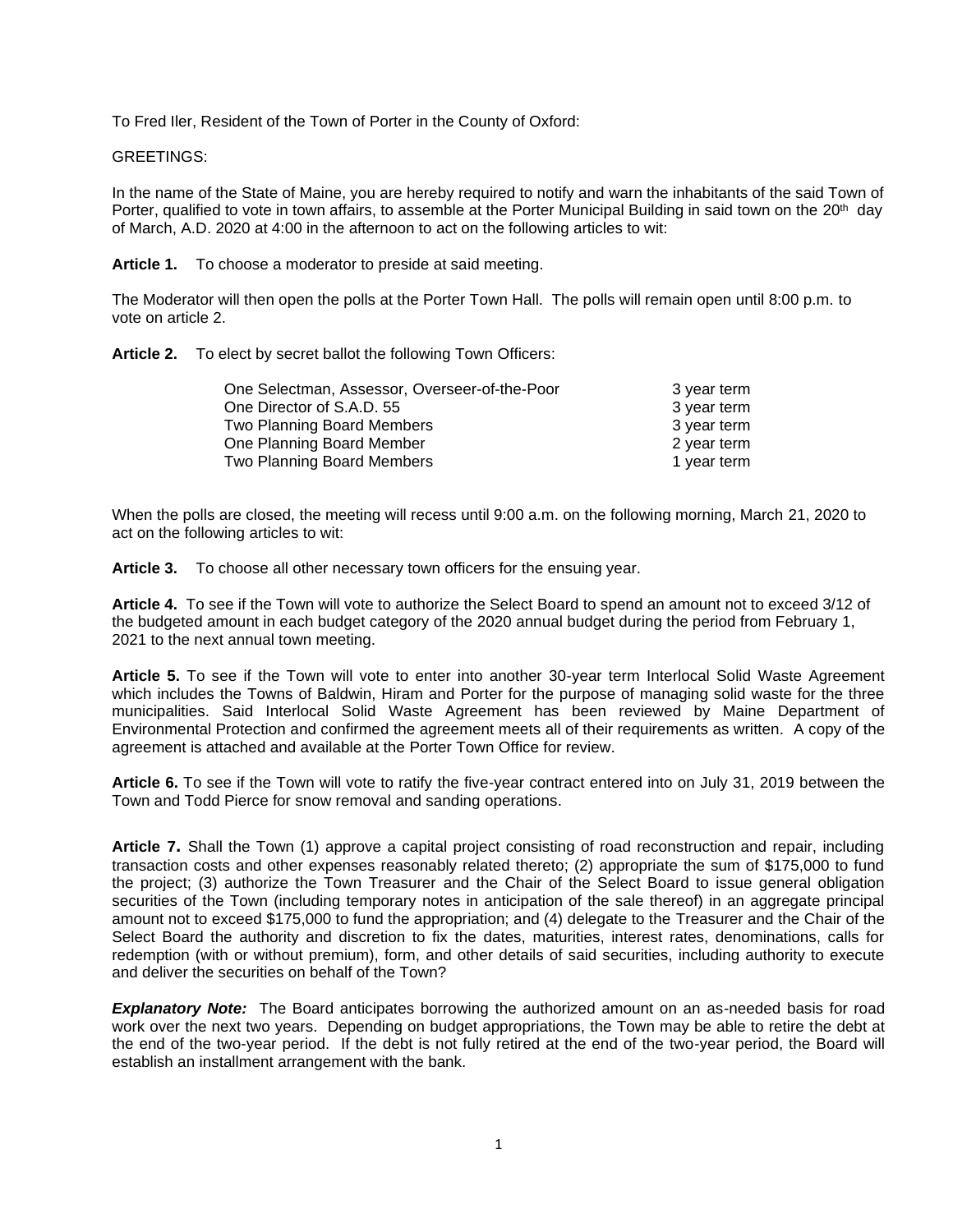## FINANCIAL STATEMENT

Total Town Indebtedness:

| А. | Outstanding balance of bonds previously issued: | \$171,526.40 |
|----|-------------------------------------------------|--------------|
| В. | Bonds authorized and unissued:                  | -ባ-          |
|    | Anticipated amount of bonds to be issued:       | \$175,000.00 |
|    | Total:                                          | \$346,526.40 |

Costs: At an estimated net interest rate of 2.0% for a two (2) year maturity, the estimated cost of this bond issue will be:

| Total Principal     | \$175,000,00 |
|---------------------|--------------|
| Interest:           | 3.500.00*    |
| Total Debt Service: | \$178,500,00 |
|                     |              |

Validity: The validity of the bonds and the voter's ratification of the bonds may not be affected by any errors in the above estimates, the ratification by the voters is nonetheless conclusive and the validity of the bonds is not affected by reason of the variance.

> **Treasurer** Town of Porter

\_\_\_\_\_\_\_\_\_\_\_\_\_\_\_\_\_\_\_\_\_\_\_\_\_\_\_\_\_\_\_\_

\*This calculation assumes that money will be drawn on an as-needed basis during the next two road construction seasons, and that the Town will be able to retire the debt after two years.

# TAX RELATED ARTICLES

**Article 8.** To see if the town will vote to increase the property tax levy limit of \$485,794 established for Porter by State law in the event that the municipal budget approved under the following articles will result in a tax commitment that is greater than that property tax levy limit.

**Article 9.** To see if the Town will vote to authorize the Town Treasurer the authority to use the Tax Lien Waiver Foreclosure process (Title 36 M.R.S.A. § 944).

**Article 10.** To see if the Town will vote to authorize the Select Board, on behalf of the Town, to sell any or all tax acquired property, whether by foreclosure of tax liens or acquired by court action by sealed bid, except that the Municipal Officers shall use the special sale process required by 36 M.R.S. § 943-C for qualifying homestead property if they choose to sell it to anyone other than the former owner(s). The sale or sales shall first be advertised for three (3) successive weeks in "Your Weekly Shopping Guide" or a newspaper of general circulation in the local area, and to execute and deliver municipal quitclaim deeds for the same. Provided, however, the Select Board, in their discretion, may offer and sell any such property to the former owner against whom the tax had been assessed or to the successor or successors in interest to that person. The Select Board reserves the right to reject any and all bids.

**Article 11.** To see if the Town will vote to authorize the Select Board to use funds from undesignated fund balance, as they deem advisable, to reduce the tax commitment for fiscal year 2020.

**Article 12.**To see if the Town will vote to establish December 1, 2020 as the date when the 2020 real estate and personal property taxes will be due and payable, and to establish a rate of 9.00% interest to be charged on all unpaid taxes as of that date (the maximum allowable rate by the State is 9.00% per annum.)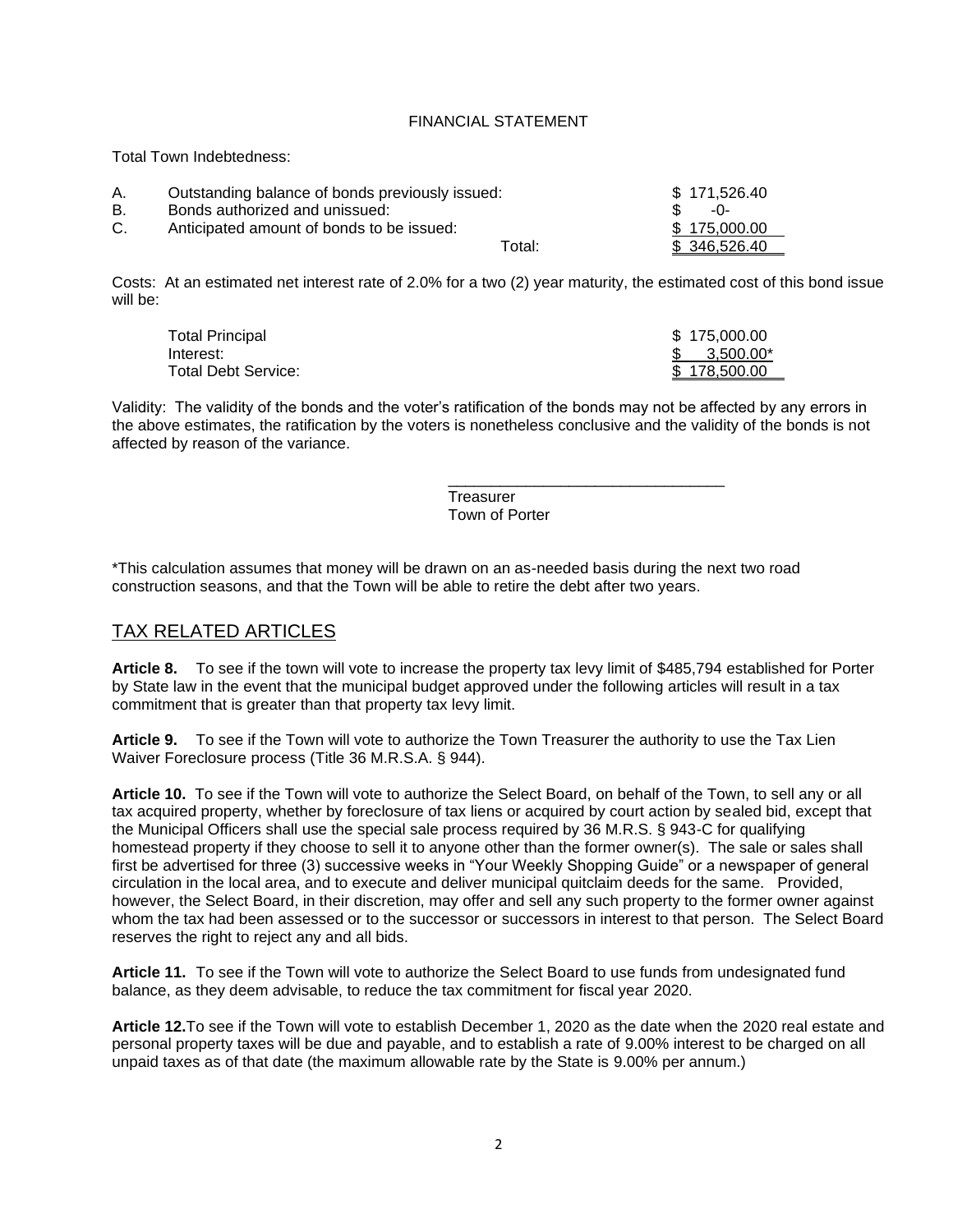**Article 13.** To see if the Town will vote to authorize the Tax Collector to accept prepayment of taxes for the ensuing year, not yet due or assessed, and to pay interest at a rate of 3% per annum on such prepayments made prior to commitment of those taxes. Prepayments not to exceed 90% of the previous year's tax. Said interest on prepayments of taxes shall be taken from undesignated fund balance as needed. (Title 36 M.R.S.A. §506)

**Article 14.** To see if the Town will vote to set the rate of interest paid on overpayment of taxes at 5%.In accordance with Title 36 M.R.S.A.§506-A, the interest rate can be no less than 4% below the per annum rate charged on delinquent taxes. Said interest on overpayment of taxes shall be taken from undesignated fund balance as needed.

**Article 15.** To see if the Town will vote to direct the Tax Collector/Treasurer to apply any tax payment received for any property tax to outstanding or delinquent taxes owed and in chronological order beginning with the oldest unpaid tax bill. (Title 36 M.R.S.A.§906)

# GENERAL ADMINISTRATION - 10

**Article 16.** To see what sum of money the Town will raise and appropriate for the Town Officers' Salaries account for the ensuing year and to authorize the Select Board to transfer all clerk fees to the Town Officers' Salaries account to be expended from the same.

**Budget Committee recommends: raise \$151,000 and transfer all clerk fees.**

**Article 17.** To see what sum of money the Town will raise and appropriate for the Office account and to authorize the Select Board to enter all income received from the rental of space, photocopying fees & fax fees into this account to be expended from the same.

## **Budget Committee recommends: raise \$43,000 and add income from rental of space, photocopying fees & fax fees.**

**Article 18.** To see what sum of money the Town will raise and appropriate for the Insurance account (including Workers Compensation Insurance).

**Budget Committee recommends raise \$8,000. The Select Board recommends 11,000.**

**Article 19**. To see if the Town will raise and appropriate \$25,182.22 for the Debt Payment account to be expended for the 2020 payment on the Maine Municipal Bond.

# **Budget Committee recommends this article.**

**Article 20.**To see what sum of money the Town will vote to raise and appropriate to cover the interest & legal expenses on a Tax Anticipation Note for the fiscal year 2020.

# **Budget Committee recommends raise \$11,000.**

**Article 21.** To see what sum of money the Town will vote to raise and appropriate for the Contingent account to meet unanticipated expenses and emergencies that occur during the fiscal year 2020.

## **Budget Committee recommends raise \$10,000.**

**Article 22.** To see if the Town will vote to authorize the Select Board to accept donations of items or monetary donations not to exceed \$1,000 per donation and made without conditions other than dedication to a Town budget account. All monetary donations to be deposited into the Undesignated Fund (surplus). Any donation exceeding \$1,000 will require town approval at a special town meeting.

**Article 23.**To see if the Town will authorize the Select Board to apply for, accept, and expend grant money available from the State of Maine, Federal Government, or other organizations for any public purpose when they deem it to be in the town's best interest and needed matching funds are available within the current budget.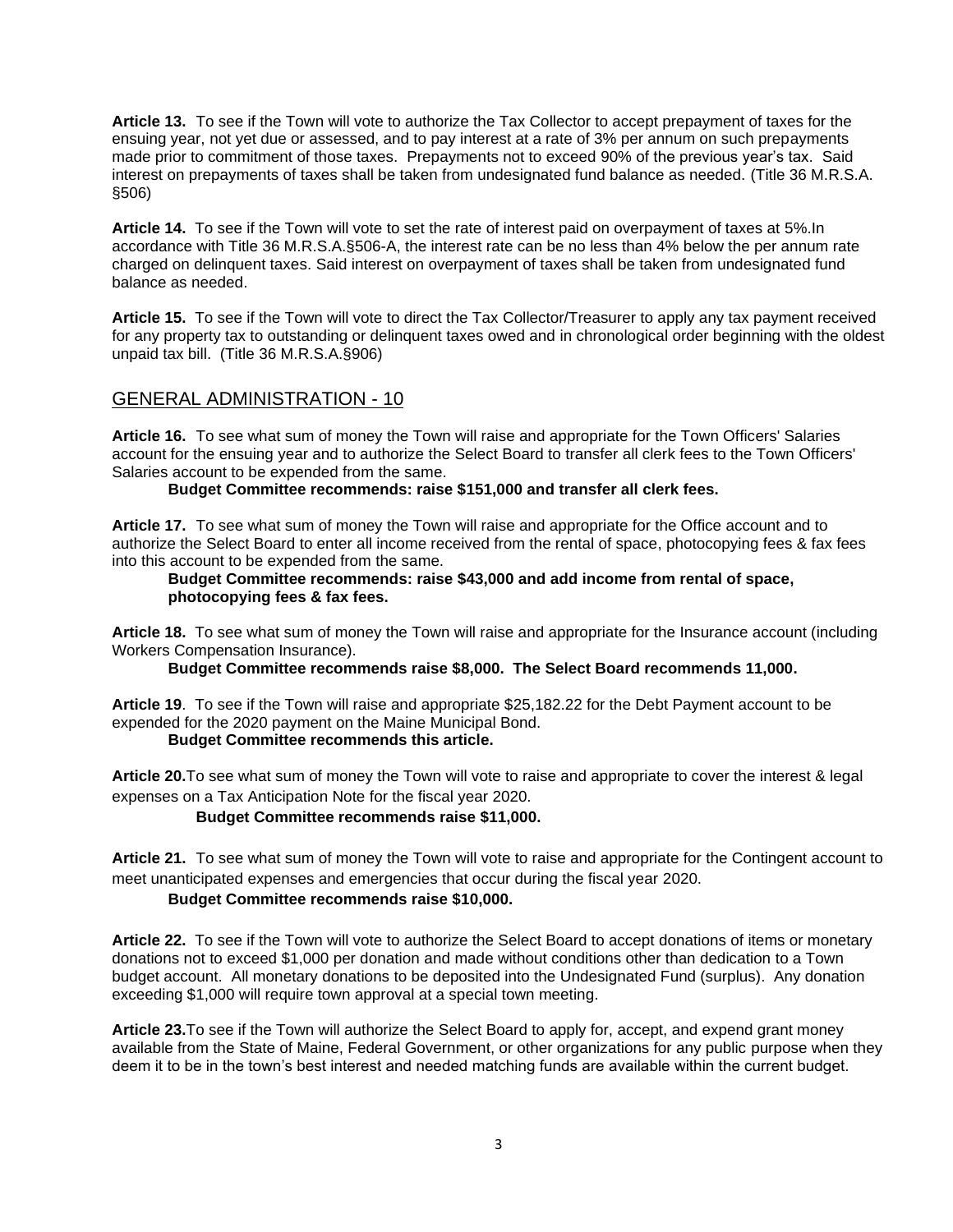# BOARDS & COMMITTEES - 12

**Article 24.** To see what sum of money the Town will raise and appropriate for the Porter Planning Board and Appeals Board account.

## **Budget Committee recommends raise \$1,500.**

**Article 25.** To see what sum of money the Town will raise and appropriate for the Porter Comprehensive Planning Committee account.

## **Budget Committee recommends raise \$1,000. Select Board recommends raise \$500.**

**Article 26.** To see what sum of money the Town will raise and appropriate for the Porter Conservation Commission for management of the town cemeteries, the town ball field, the Veteran's Park, the Spec Pond swim area and other conservation activities as deemed to be in the best interest of the town.

## **Budget Committee recommends raise \$3,500.**

# PUBLIC WORKS - 15

**Article 27.** To see what sum of money the Town will raise and appropriate for the Roads account (to be spent on repairs and maintenance for the ensuing year.

## **Budget Committee recommends raise \$160,000 and transfer the unexpended balance of \$57,977.29 to the Road Reconstruction Reserve Fund.**

**Article 28.** To see if the Town will vote to authorize the Select Board to review any and all road work to be done and, if they deem advisable, to let the work out to private contractor by hourly rate or by bid.

**Article 29.** To see what sum of money the Town will raise and appropriate for the Winter Roads account for the ensuing year.

## **Budget Committee recommends raise \$260,000.**

**Article 30.** To see what sum of money the Town will raise and appropriate for the Solid Waste account for the ensuing year.

## **Budget Committee recommends raise \$95,000.**

**Article 31.** To see if the Town will vote to close the following roads to Winter Maintenance during the months of November, December, January, February, March and April for a period of ten years:

Gilman Road from French Road to #153;

Town Pound Road from Old Meetinghouse Road to #230; and

Sarah Bridge Road from #20 to Route 160.

**Article 32.** To see if the Town will vote to close Norton Hill Road, from Moody Road to #395, to winter maintenance during the months of November, December, January, February, March and April for a period of ten years.

**Article 33.** To see if the Town will vote to close Garner Court, from Bridge Street to River Street, to winter maintenance during the months of November, December, January, February, March and April for a period of ten years.

# PUBLIC SAFETY - 20

**Article 34.** To see what sum of money the Town will vote to raise and appropriate for the Animal Control account.

## **Budget Committee recommends raise \$2,000.**

**Article 35.** To see if the Town will vote to raise and appropriate the sum of \$51,325 for the maintenance of the Kezar Falls Fire Department.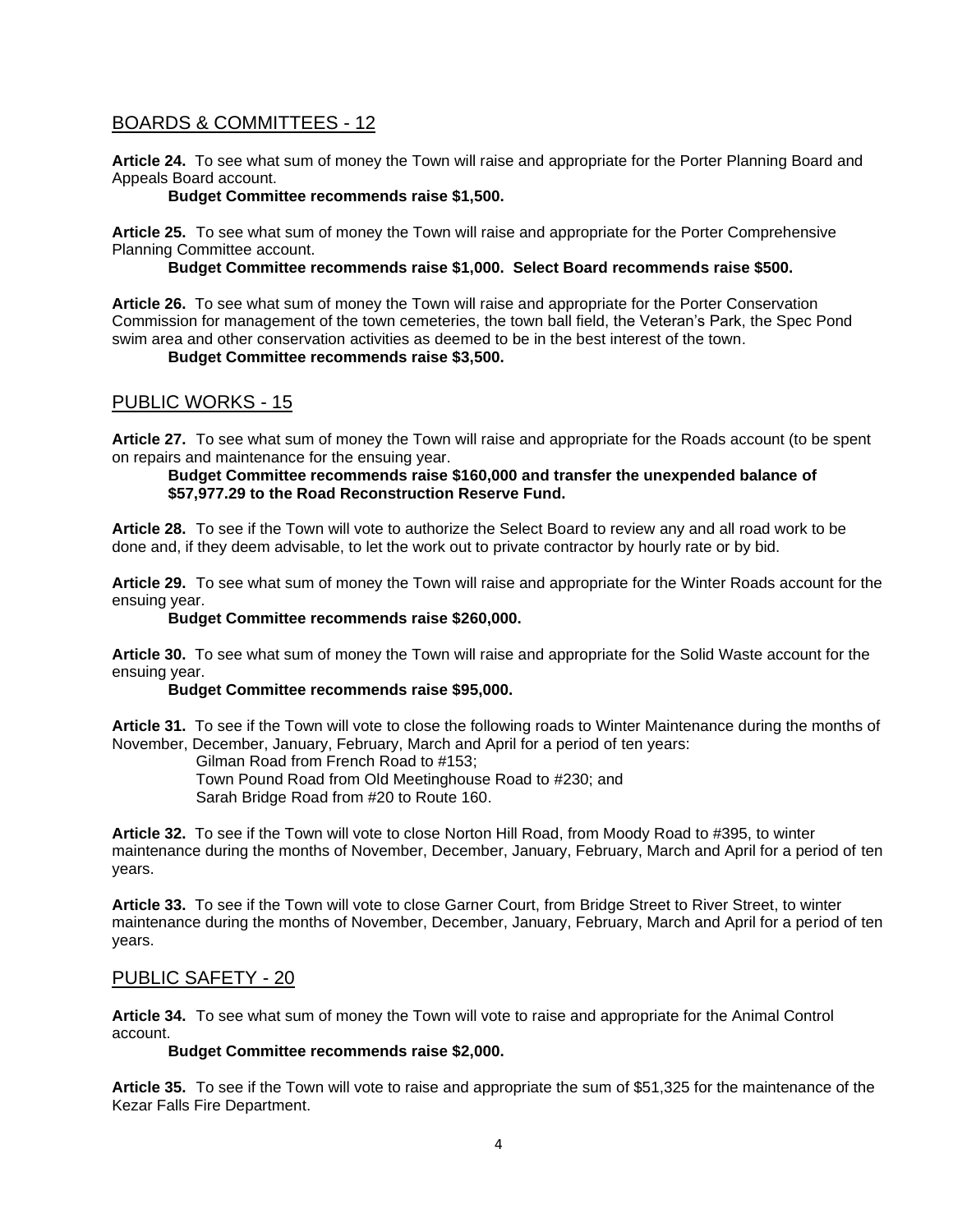## **Budget Committee recommends this article.**

**Article 36.** To see if the Town will vote to raise and appropriate the sum of \$32,500 for the maintenance and operation of Sacopee Rescue to be disbursed in three (3) payments in April, August and November. **Budget Committee recommends this article.**

**Article 37.** To see what sum of money the Town will raise and appropriate for the Street Lights account for the ensuing year.

#### **Budget Committee recommends raise \$15,000.**

**Article 38.** To see what sum of money the Town will raise and appropriate for the Hydrants account for the ensuing year.

#### **Budget Committee recommends raise \$53,000.**

**Article 39.** To see what sum of money the Town will vote to raise and appropriate for the E-911 Communications Account to be expended for the dispatch of E-911 calls through the Maine State Police.

## **Budget Committee recommends raise \$8,000.**

# HEALTH & WELFARE – 25

**Article 40.** To see what sum of money the Town will raise and appropriate for the General Assistance account. **Budget Committee recommends raise \$1,000.** 

# RESERVE FUNDS

#### GENERAL ADMINISTRATION - 50

**Article 41.** To see what sum of money the Town will vote to raise and appropriate for the Capital Improvements Reserve Fund.

#### **Budget Committee recommends raise \$10,000 and carry forward the unexpended balance of \$38,376.89.**

**Article 42.** To see what sum of money the Town will vote to raise and appropriate for the Old Porter Meetinghouse Reserve Fund to be expended for repairs and maintenance of the Old Porter Meeting House. **Budget Committee recommends raise \$5,000 and carry forward the unexpended balance of \$19,457.97.**

**Article 43.** To see if the Town will authorize the transfer of revenue generated from vital record fees to the Records Restoration Reserve Fund.

#### **Budget Committee recommends this article.**

**Article 44.** To see what sum of money the Town will vote to raise and appropriate for the Revaluation Reserve Fund to be expended for the revaluation of property in the Town of Porter for tax purposes.

## **Budget Committee recommends raise \$15,000 and carry forward the unexpended balance of \$55,000.**

#### PUBLIC SAFETY - 60

**Article 45.** To see what sum of money the Town will vote to raise and appropriate for the Kezar Falls Fire Department Equipment Reserve Fund.

**Budget Committee recommends raise \$10,000 and carry forward the unexpended balance of \$49,312.13.**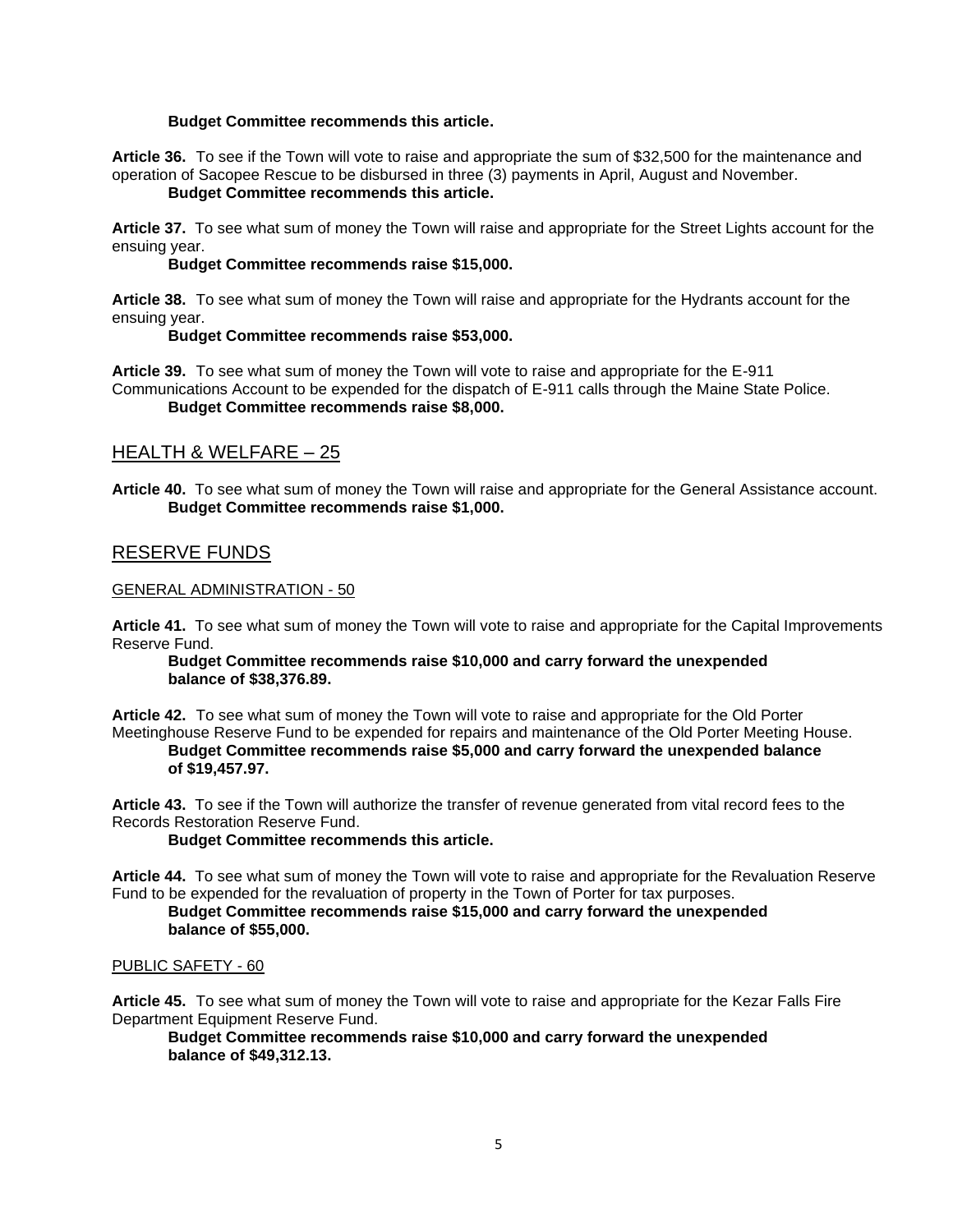**Article 46.** To see if the Town will vote to raise and appropriate the sum of \$5,000 for the Sacopee Rescue Reserve Fund.

#### **Budget Committee recommends raise \$5,000 and carry forward the unexpended balance of \$31,000.**

## PUBLIC WORKS - 70

**Article 47.** To see what sum of money the Town will raise, appropriate & transfer to the Bridge / Culvert Reserve Fund. Funds to be used for the repair of bridges, and culverts in excess of 24 inches in diameter.

## **Budget Committee recommends raise \$10,000 and transfer the unexpended balance of \$10,000 from the Bridge Reserve Fund.**

**Article 48.** To see what sum of money the town will raise and appropriate for the Dam Reserve Fund. Said funds to be expended by the Select Board for the repair or replacement of the town's dams, including engineering, tests, permits, pursuing grants, etc.

## **Budget Committee recommends raise \$5,000 and carry forward the unexpended balance of \$31,432.95.**

**Article 49.** To see what sum of money the Town will raise and appropriate for the Road Reconstruction Reserve Fund; said projects to be at the discretion of the Select Board.

### **Budget Committee recommends raise \$35,000 and transfer from the DOT Reserve Fund as needed.**

**Article 50.** To see what sum of money the Town will raise and appropriate for the Sidewalk Reserve Fund to be expended for replacing, upgrading, or constructing sidewalks.

**Select Board recommends raise \$3,000. Budget Committee recommends raise \$5,000 and carry forward the unexpended balance of \$19,935.** 

**Article 51.** To see what sum of money the Town will raise and appropriate for the Tri-Town Waste Reserve Fund and authorize the Select Board to withdraw funds from the reserve as needed for the capital expenses at the Tri-Town Waste Disposal Facility.

## **Budget Committee recommends raise \$15,000 and carry forward the unexpended balance of \$51,400.**

## LOCAL ORGANIZATIONS

**Article 52**. To see if the Town will authorize the use of town-owned buildings by outside organizations, groups or individuals and to charge a fee and other requirements as outlined in the Facilities Use Policy for use of said properties to help cover town expenses. Fees collected to be deposited into the Office Account.

**Article 53.** To see if the Town will vote to dedicate the franchise fees and any other grants received from Spectrum, Inc to Sacopee Valley Media Tech (Sacopee TV) for the purchase and maintenance of equipment, and for operating costs.

## **Budget Committee recommends this article.**

**Article 54. To** see if the Town will vote to transfer 100% of the previous year's registration fees rebate from the state to the Sacopee Valley Snowdrifters. This money to be used for various purposes such as trail maintenance, construction or purchase of equipment and materials. These maintained trails to be open to the public during the winter.

## **Budget Committee recommends this article.**

**Article 55.** To see if the Town will vote to accept the net income from the Stanley-Higgins Trust to be paid to the Stanley-Higgins Fund Committee for the purposes stated in such trust.